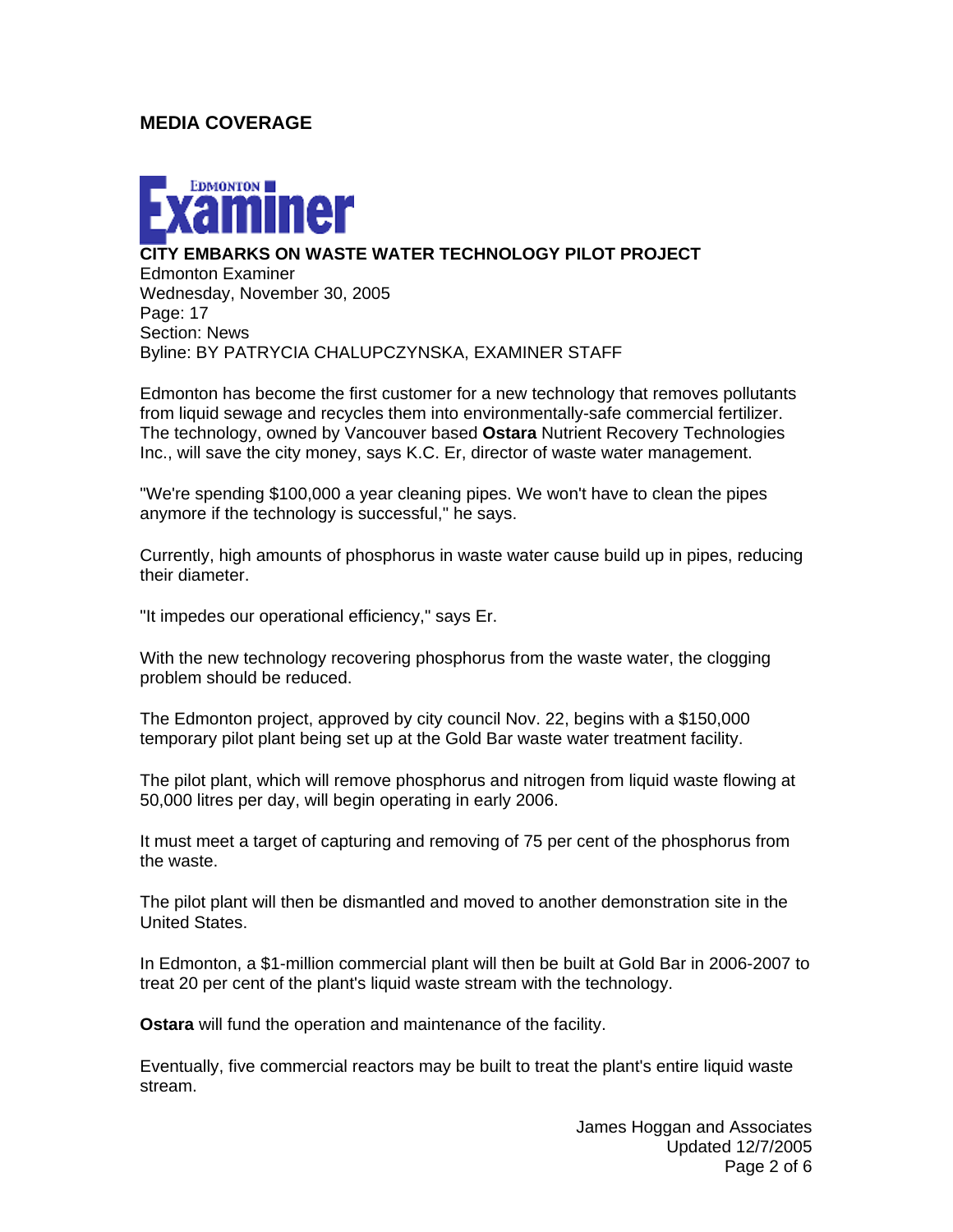"We are very cautious with this approach. We want to make sure the pilot demonstrates we'll get a good yield on the phosphorus before we put any money into it," says Er.

Approximately 1,000 tonnes of phosphorus will be removed from the waste stream and converted into **Ostara**-brand Crystal Green fertilizer every year, which will be sold in garden centres and nurseries, and to large end-users such as parks and golf courses.

The city will receive \$50 in royalties for every tonne of fertilizer sold.

"It isn't very much revenue, but it's a bonus," says Er.

The technology will also help the city more easily meet stringent environmental regulations for releasing treated effluent into the river.

As many as 400 municipalities in North America and 500 in Europe are potential customers for the **Ostara** process. The company plans to sign similar deals with other cities next year.

# **EDMONTON JOURNAL**

## **City to experiment turning human waste into fertilizer**

Vancouver firm to test technology at Gold Bar Noemi LoPinto, The Edmonton Journal Published: Saturday, November 26, 2005

EDMONTON - The City of Edmonton will experiment with recycling technology that turns human waste into fertilizer.

On Tuesday, the transportation and public works committee approved a plan to build a reactor that transforms human waste into a high-grade, all natural fertilizer. The agreement is with

Ostara Nutrient Recovery Technologies Inc.

The fertilizer is made from the muck that collects in the pipes leading to the lagoon at the Edmonton Waste Management Centre.

Ostara microbiologist and CEO Phillip Abrary says the material chokes waterways and contributes to oversaturation in soil.

"The technology removes pollutants from the waste stream, allowing the facility to run better," Abrary said on the phone from Vancouver.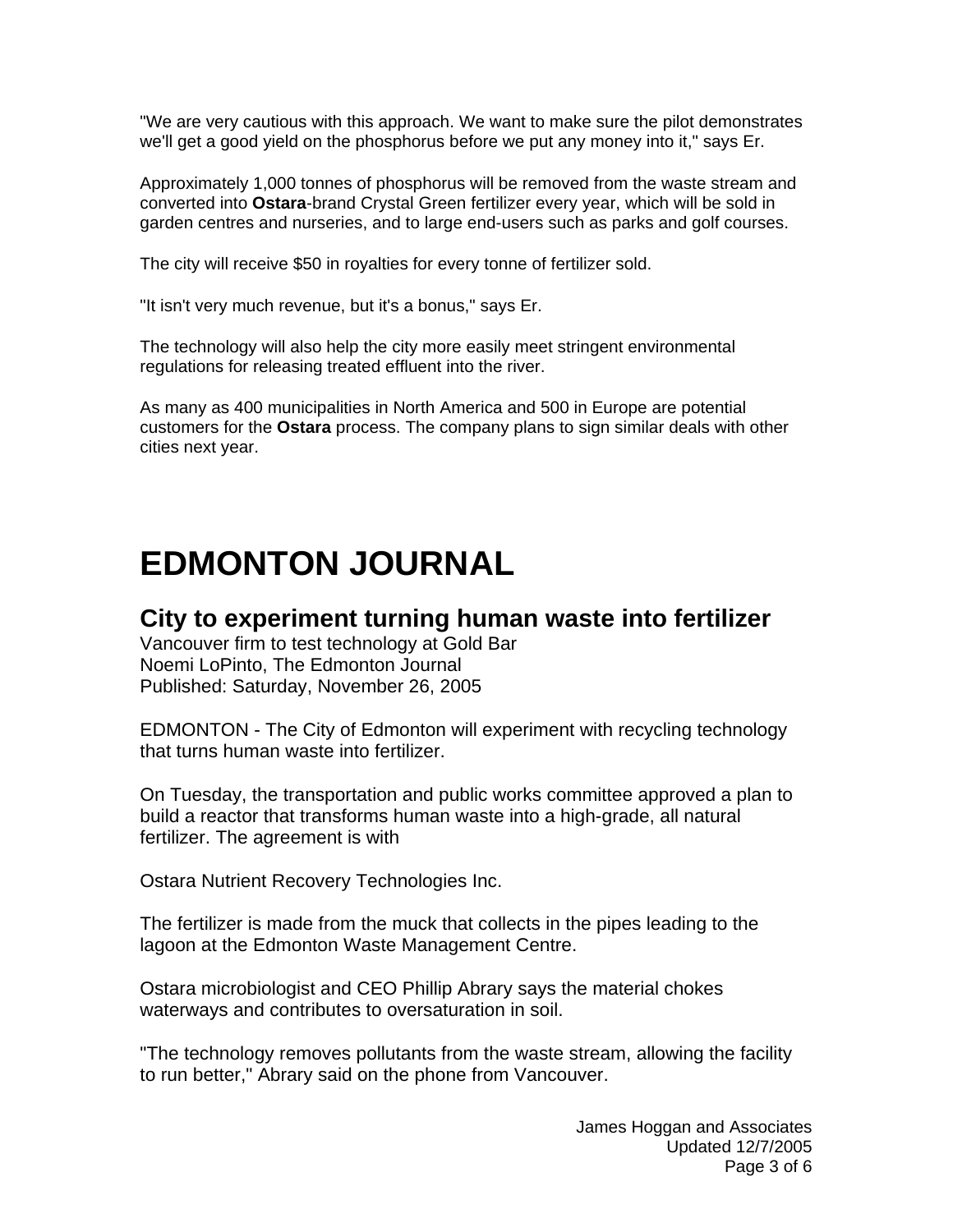"Phosphorous plugs pipes and equipment. It forms a solid buildup and is costly to deal with. It's a win-win situation because it's a high-value fertilizer and the city can benefit from part of the revenue."

The city will contribute \$150,000 towards renovating a facility to house the reactor, which is provided by Ostara. The site is located by the lagoon of the Clover Bar recycling facility.

The centre treats close to 100,000 cubic metres of sewage a year.

Phosphorous is recycled within the piping system, where it combines with magnesium and ammonia to make a very hard crystal called struvite.

The buildup is costly, says K.C. Er, director of the Gold Bar wastewater treatment plant.

"We're using a bacterial cocktail in the sewer to eat up the excess phosphorous," Er said. "The bacteria excrete a sludge which is pumped into the lagoon, where it settles. The struvite basically coats the inside of our pipe."

Struvite tends to collect in the last two kilometres, at the mouth of the lagoon.

Er said they spend \$100,000 a year to replace or clean the pipes.

For the project to become a permanent fixture, Ostara must demonstrate that the plant can recover 75 per cent of the phosphorous from the city's waste.

Er hopes to eventually be able to process 1,000 tonnes of phosphorous each year.

"It's definitely worthwhile to pursue," he said. "It's good for the environment, good for the city and good for everybody. So we're very excited about it."

The city has agreed to a 17-month testing phase before entering a long-term commitment.

nlopinto@thejournal.canwest.com

© The Edmonton Journal 2005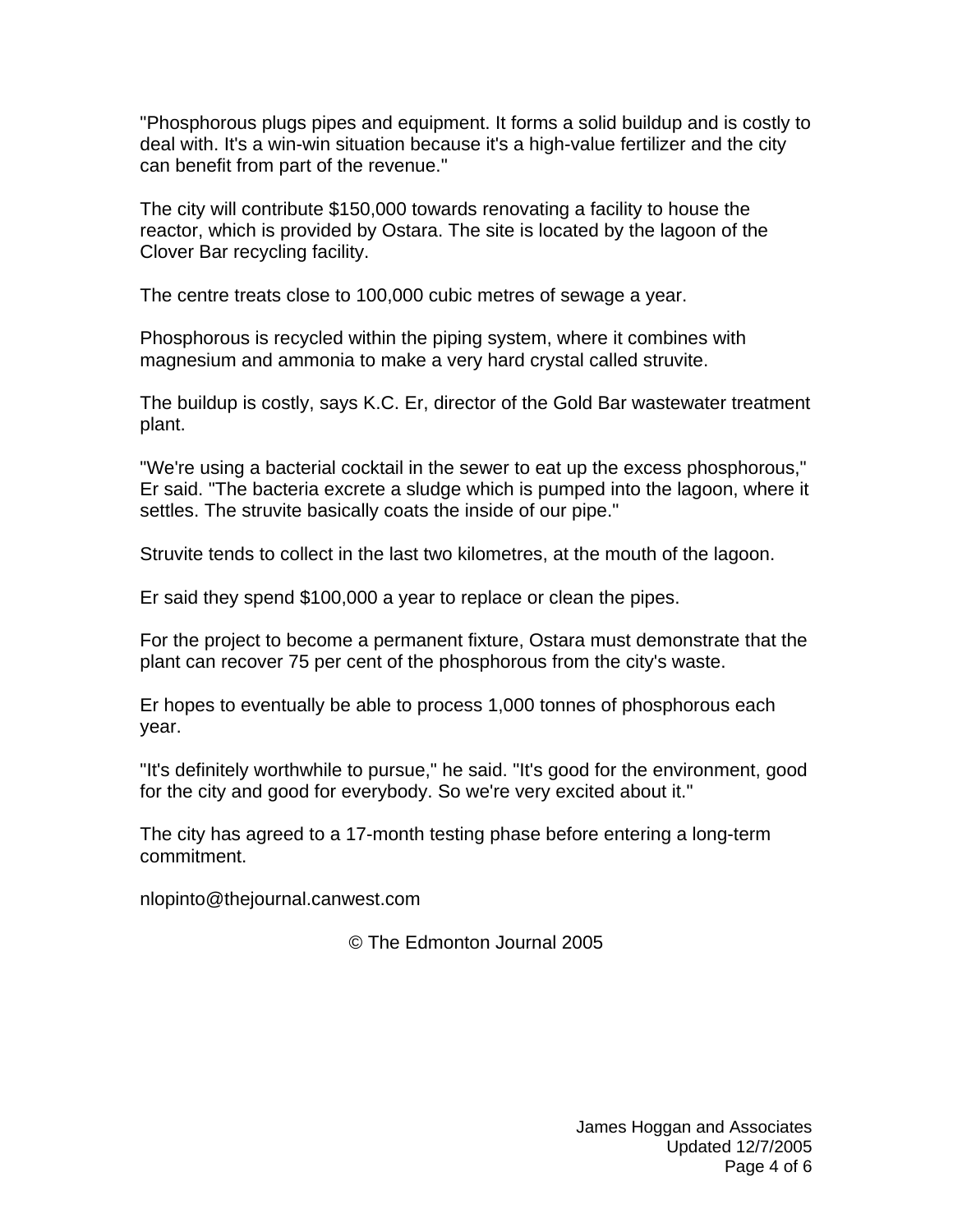

From flushing to fertilizing

By TIA ABELL for Metro Vancouver

A Vancouver company is teaming up with an Edmonton sewage treatment plant to turn toilet flushings into a garden-variety fertiliser.

"Yes — it's not very glamorous but we turn it into something useful," said. Philip Arbrary, president and CEO of Ostara Nutrient Recovery Technologies Inc.

"People have preconceptions but when they see the little pellets that look and smell like fertilizer, they're amazed."

The Edmonton project, partially funded by the National Research Council, begins in 2006 with a \$150,000. commercial demonstration plant that uses a "fluidized hed reactor" technology developed by a University of B.C. research team. The project will remove phosphorus. and nitrogen from liquid waste flowing at 50,000 litres per day.

> James Hoggan and Associates Updated 12/7/2005 Page 5 of 6